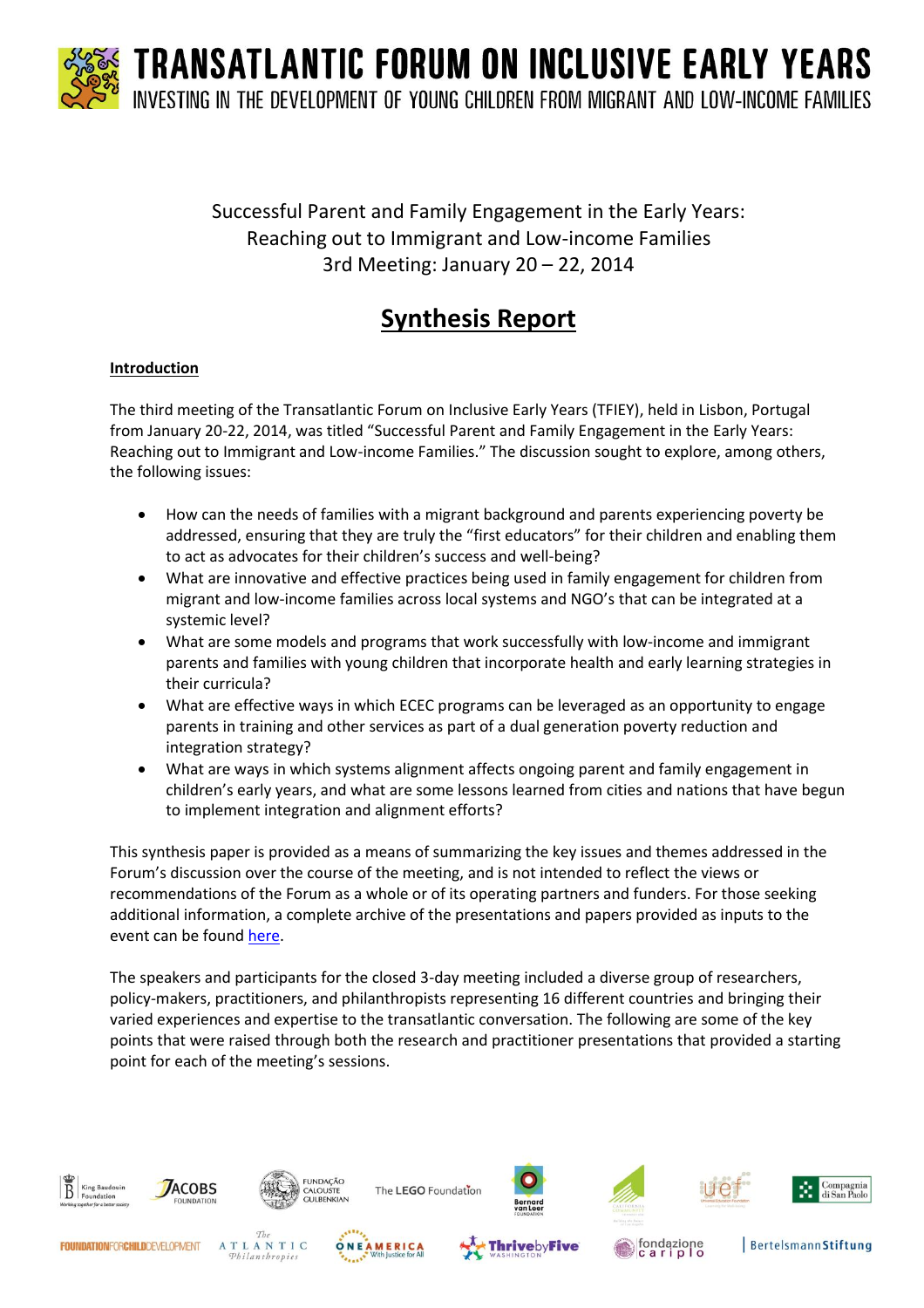#### **The importance of parent engagement**

[Dr. Weiss' presentation](http://www.kbs-frb.be/uploadedFiles/2012-KBS-FRB/05)_Pictures,_documents_and_external_sites/13)_Speech/2014_TFIEY_HWeis.pdf) gave an introduction to the importance of parent engagement as a major predictor of later school success, and its importance in particular for low-income children and others who typically experience lower levels of parent engagement for many different reasons, several of which are discussed in th[e US background paper](http://www.calameo.com/read/0017742950d864bf211c9?authid=YA5KFHMLh58p) for the event. Her presentation discussed the need to move past the dominant assumption that "learning" occurs primarily or exclusively in schools, and understand the critical importance of out-of-school learning that can occur and the vital role that parents and families play in promoting these opportunities. Moreover, parents' roles in sharing responsibility with early childhood programs, schools and communities to contribute to children's learning and development must be continuous from birth throughout early childhood and school years, and must be provided systemically rather than as a series of random acts.

Dr. Weiss also introduced the idea of "demand parents", setting the stage for an ongoing discussion regarding the tension between training parents vs. training professionals in order to bridge the divide between home, families, and schools, and what it truly means to create demand-led services. Promoting the idea of "demand parents" means empowering families and responding to each unique families' interests and needs and engaging in true dialogue with families, reaching out to them in ways that build trust, comfort, and confidence. This is in contrast to practices where developed programmes are 'offered' to vulnerable families (and where they can almost be morally obliged to participate in because of their vulnerability).

#### **The Role of Fathers**

[Dr. Lewis,](http://www.kbs-frb.be/uploadedFiles/2012-KBS-FRB/05)_Pictures,_documents_and_external_sites/13)_Speech/2014_TFIEY_CLewis.pdf) meanwhile, focused on the issue of paternal engagement within the larger picture of family engagement, making the case that studying men and children leads to a better understanding of how families function and children develop within the family context, with fathering behavior and patterns often serving as a "barometer" for overall family functioning.

In the UK, fathers are increasingly responsible for the care of their children, and research has shown that fathers do influence the development of their children, particularly in later years. Father-child play, as opposed to paternal attachment, has in particular been linked to improved school adjustment and peer competence, though these effects are embedded in a network of family and other relationships.

For migrant families and those experiencing poverty, paternal involvement is perhaps increasingly important to examine as paternal migration can place strains on individuals and families. And for fathers who are constrained by long hours of work and difficult and low-paying jobs, increased work-home conflicts often arise, affecting not only their parenting patterns but also co-parenting patterns for mothers as well as fathers.

Parenting programs as well as leave policies have sought to increase the involvement of fathers in their children's development—studies have shown that involvement in parenting courses can lead to increased

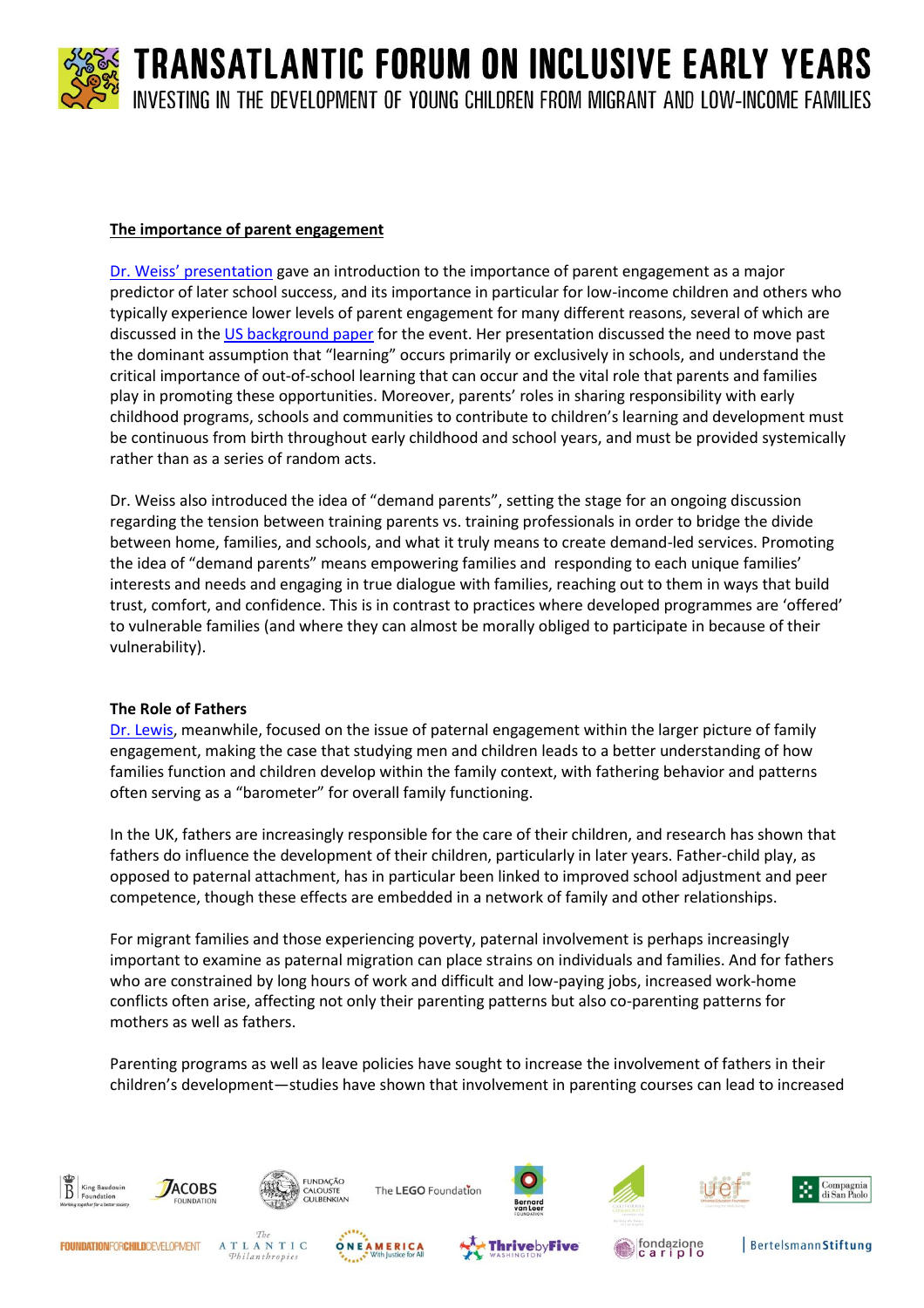

engagement of fathers with their children, as well as improved relationships with their partners and an increase in financial support. However, the challenge of recruitment into such programs was raised as an issue, with a need to understand the unique "culture" of fathers and to conduct outreach accordingly, through relevant channels and in the right venues.

These points were later echoed by [Roger Olley,](http://www.kbs-frb.be/uploadedFiles/2012-KBS-FRB/05)_Pictures,_documents_and_external_sites/13)_Speech/2014_TFIEY_ROlley.pdf) the former Head of Services for Children North East in the UK. His presentation also raised the importance of reaching fathers early, during the prenatal period, in which fathers are often ignored. The idea that "early involvement predicts later involvement" holds true across all areas of family engagement, including paternal engagement. The importance of early involvement was similarly emphasized by [Silvia Pasqua,](http://www.kbs-frb.be/uploadedFiles/2012-KBS-FRB/05)_Pictures,_documents_and_external_sites/13)_Speech/2014_TFIEY_SPasqua.pdf) Professor at the University of Turin, who spoke not only of the higher rates of return on earlier interventions, but also the higher impact that parental time investment has on earlier years as compared with later in childhood.

Some of the key conclusions and major questions arising from these overview presentations that provided direction for the rest of the meeting included the specific challenge posed by the current economic climate, with families needing a baseline of resources and time in addition to relevant services, as well as the acknowledgement of a gap between the intentions of parent and family services and the actual outcomes they are able to deliver.

#### **Promising Practices in Reaching and Serving Low-Income and Migrant Families**

Several administrators, experts, and practitioners presented models of inspiring and innovative practice in working with low-income and migrant parents and families. While "family engagement" can refer to a wide variety of activities, the meeting broke down the types of programming encompassed under this term into a few major categories:

#### *1. Parent Engagement in ECEC Program Provision and Policy*

Nancy Aardema of the Logan Square Neighborhood Association and [Gjalt Jellesma from BOinK](http://www.kbs-frb.be/uploadedFiles/2012-KBS-FRB/05)_Pictures,_documents_and_external_sites/13)_Speech/2014_TFIEY_GJellesma.pdf) presented on provisions that engage parents in existing early childhood programming and empower them to successfully navigate ECEC systems and successfully advocate for their children. Both of these programs, active in Chicago and all over the Netherlands, respectively, organize parents to give them a voice to negotiate for their rights and interests and those of their children. The Logan Square Neighborhood Association accomplishes this through a parent-mentor program, which seeks to bridge the divide between school culture and home culture for parents, many of whom do not speak English and are otherwise isolated in their communities. Parents are given training and are also engaged as paraprofessionals in their children's classroom to take advantage of their language skills, empowering them first to act as equal partners in their children's learning, and also to become leaders in their community to serve as advocates on other issues including, for instance, housing, wage, and immigration issues. This way, it becomes clear from firsthand what these families really need, which can be quite different from what professionals presume they need.









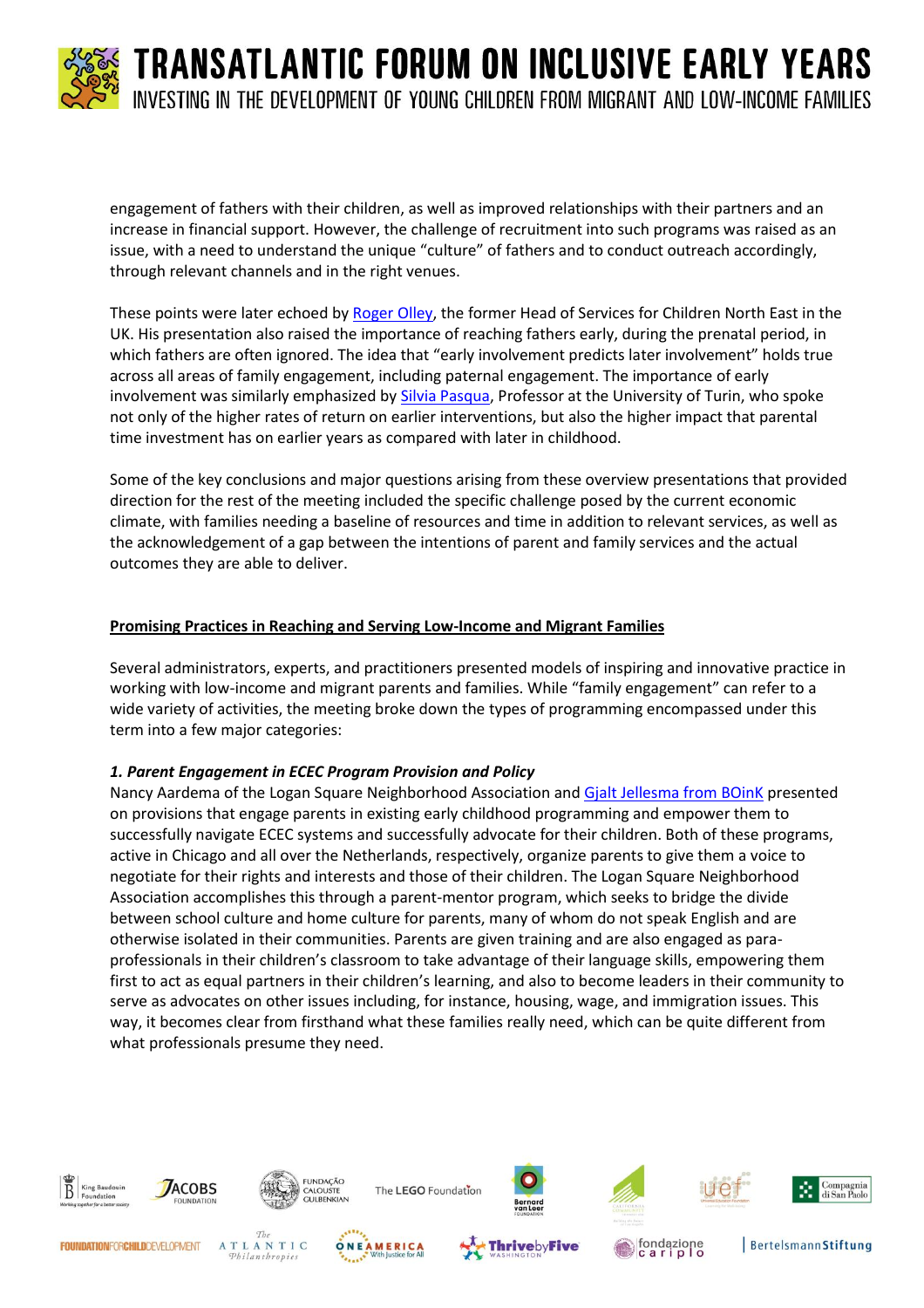BOinK serves as some kind of parent's union on ECEC and out-of-school care. BOinK gives a framework for parent's voices to improve the quality of ECEC services through increased parent engagement, particularly for parents from low socio-economic backgrounds. BOinK, however, takes the approach of negotiating on behalf of parents in order to improve legislation and insert important issues of quality in Dutch ECEC law through the Ministry of Social Affairs and Employment and the Ministry of Education, Culture and Science.

Several other instances of parenting programs that are combined with early childhood education programs are also outlined in a [background paper for the meeting](http://www.calameo.com/read/00177429590553f6fe794?authid=gkyBUV8Y44RL) on Two Generation Programs by Dr. Wim de Mey and Michel Vandenbroeck.

#### *2. Family-Oriented Services with Active Parent Engagement*

Two different models of interdisciplinary family centers in Sweden and the US were presented and discussed as instances of family-oriented services with active parent engagement. Both centers have practices built upon a thorough analysis of the social problems and social strengths of a specific neighborhood and context, addressing the question: what are the needs of a diversity of families, children, and how can we address their needs in order to improve the health, learning and development of all children and support the parents in their parental role as in their role as members of a society? The discussion was focused on the different underlying funding models of the two types of family centers and the advantages and disadvantages of both systems. While in Sweden, the centers are fully paid by the national and local government, in the US, the Mar Vista Centre in the US is fully privately funded.

In Sweden, traditional child health care services consist of pediatric nurses and pediatricians giving advice to families in a separate entity. These services reach, however, mostly middle class mothers born in Sweden[. Vibeke Bing, founder of the National Organization of the Swedish Family Centres,](http://www.kbs-frb.be/uploadedFiles/2012-KBS-FRB/05)_Pictures,_documents_and_external_sites/13)_Speech/2014_TFIEY_VBing.pdf) presented the Swedish model of a Family Center as an alternative model in which there is a strong link assumed between the well-being of children and the living conditions of their parent. A Family Center integrates maternity health care, child health care, an open pre-school and other social welfare activities in one building. By locating services in one place, the accessibility for children and parents increases, especially for immigrant parents. This health model, which originally started in the seventies as a bottom-up movement, is now officially recognized as an important part of the public child health policy. Family centers are free of charge and manage to reach a socio-economic diversity of families. By including an open preschool, these centers offer a meeting space for children and parents which positively affects the social network of parents, stimulates social learning and offers them social support. In an evaluation study, parents stressed the importance of being validated as a 'normal parent with a 'normal' child as one of the success factors of this program.

The [Mar Vista family Centre,](http://www.kbs-frb.be/uploadedFiles/2012-KBS-FRB/05)_Pictures,_documents_and_external_sites/13)_Speech/2014_TFIEY_LDiaz.pdf) a member organisation of the Los Angeles Preschool Advocacy Initiative (LAPAI), was founded in 1977 as a community preschool seeking to engage parents as partners in their children's education and social development. Lucia Diaz, director of the Mar Vista Family Centre, presented their 'Parent Engagement Model', built on the principles of personal responsibility and empowerment through education and leadership training. Parent and family engagement is considered a key for success in transforming a community, combating many social problems such as drugs, domestic



Philanthropies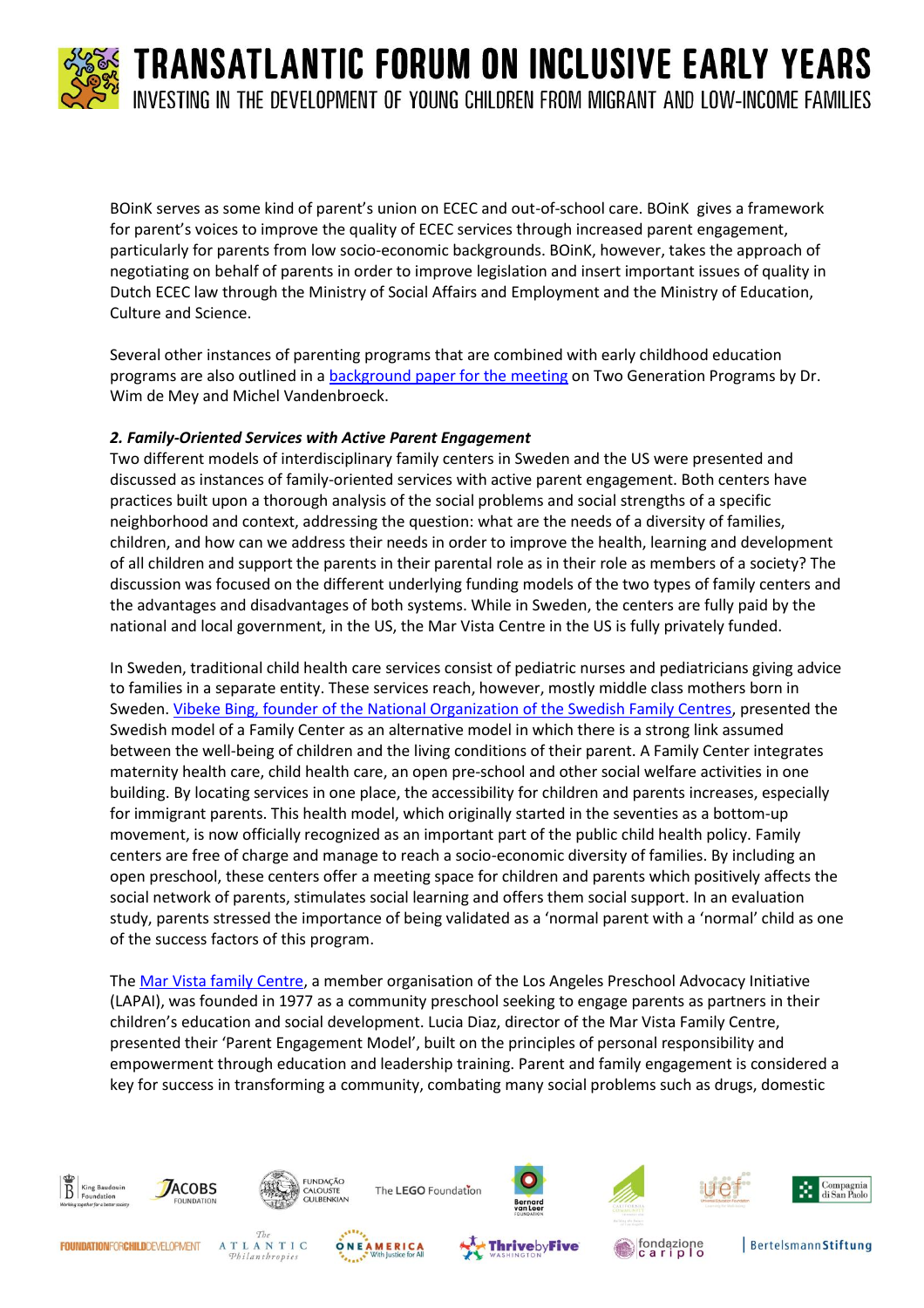

violence, criminality and early school leaving. Currently the Mar Vista Family Center provides different services such as ECEC, college preparation, youth and parent leadership, health, wellness and recreational activities. An evaluation study demonstrated how long-term involvement with entire families has improved family functioning, decreased domestic violence and improved youth's academic successes and rate of attendance at institutes of higher education. More than 500 community leaders are trained in the community leadership and advocacy graduate program.

#### *3. Parent Engagement in Health Services*

In addition to focusing on early learning experiences, the issue of successfully engaging parents in preventive health services working with mothers of young children was also discussed. Perrine Humblet [of the Brussels Free University](http://www.kbs-frb.be/uploadedFiles/2012-KBS-FRB/05)_Pictures,_documents_and_external_sites/13)_Speech/2014_TFIEY_PHumblet.pdf) presented the results of research on perinatal health services for vulnerable families provided in Belgium by ONE. Some of the key issues raised in this presentation focused on the asymmetric relationship between beneficiaries and the professionals serving them, particularly in the context of home visits, and ways in which this might be addressed, such as the need to work in a participatory way and engage "co-educationally," through open discussion and a strong effort to discover where parental concerns truly lie. She also made the point that although, in the case of Belgium, there is a perinatal system in place, a lack of recognition of the alignment between pre- and postnatal services is still evident, and a shortage of training, evaluation, and resources is prevalent.

[Michelle Sarju,](http://www.kbs-frb.be/uploadedFiles/2012-KBS-FRB/05)_Pictures,_documents_and_external_sites/13)_Speech/2014_TFIEY_MSarju.pdf) meanwhile, spoke about her program, Open Arms Perinatal Services in Washington state. Open Arms provides doulas for low-income mothers to give mothers the support they need to give their newborn children the best start possible. The program provides a parenting curriculum delivered in the language of the women of the communities they service, and provided by staff of the same race. Similar to ONE, Open Arms strives not to "tell mothers what to do", but rather encourages mothers to reflect on what good parenting practice means to them and give them the strength and confidence they need to meet the socio-emotional and other needs of their children.

A key point in the discussion of these presentations focused on the need for increased networking and integration between pre-, peri-, and post-natal services and cross-agency collaboration to ensure that health and learning interventions for both children and families are able to work additively and cooperatively with one another, as outcomes are closely linked. The debate regarding targeted vs. universal services was again resurrected here with a discussion of the challenges surrounding a desire to scale up and mainstream effective services and diversify universal provisions, instead of referring specific groups to more targeted services. Another aspect in the discussion was the need to focus not only on standardized outcomes in rigorous evaluations, but also to place at least equal importance on equity and access.

#### *4. Family Literacy Programs and other Family-Centered Services*

[Heide Spruck-Wrigley of Literacy Work International](http://www.kbs-frb.be/uploadedFiles/2012-KBS-FRB/05)_Pictures,_documents_and_external_sites/13)_Speech/2014_TFIEY_HSpruck.pdf) spoke about the Family Literacy model in the US, in which the four basic components of parent skills development, early childhood education, parent and children learning together, and parent education are brought together in one program. Through research and observation of over 40 family literacy programs across the country, promising practices within the Family Literacy approach specifically for children of immigrants were identified. These include: taking an













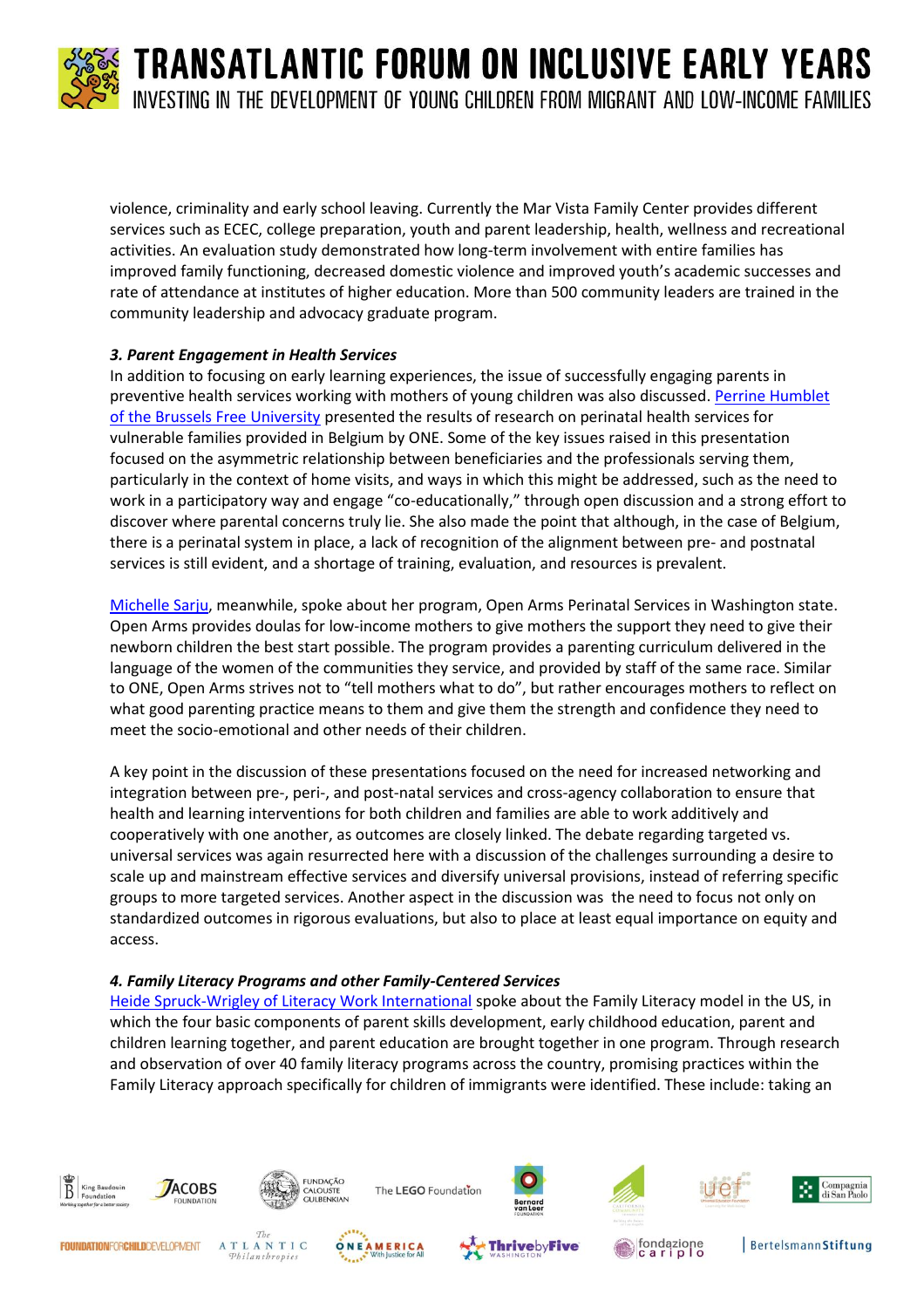

additive rather than subtractive approach toward dual language development; focusing heavily on the use of vocabulary in context for young children; focusing heavily on face to face communication skills for their parents; introducing relevant content and ideas for adults in working on language development; integrating technology into adult instruction; emphasizing how children learn and thrive rather than on culturally specific child rearing behaviors; and teaching parents strategies for negotiating education and other systems to advocate for their children. Most importantly, programs need to be of high quality in order to be effective, and this means having well-trained bilingual and culturally competent staff.

Flor Perez from [Families in Schools](http://www.kbs-frb.be/uploadedFiles/2012-KBS-FRB/05)_Pictures,_documents_and_external_sites/13)_Speech/2014_TFIEY_FPerez.pdf) presented on their specific model of Family Literacy called Families reading Together for Student Success. This program is based on the idea that parents' role both at home and at school can be strengthened to benefit both children as well as the schools.

Both of these presentations emphasized the importance of not only bridging the gap between home and school through the inclusion of families in children's educational experience, but also the crucial part that parents can and must play to aid their children in striving for educational success, and the skills and support that they require in order to play this role, which led the forum's discussion into issues of dual generation strategy.

#### **Promising Practices in Dual Generation Strategy**

The challenges raised in enumerating the obstacles to effective family engagement policies and practices led naturally to issues of dual generation approaches, as the need for education and workforce support for parents in order to give them the resources, training and capacity to participate in programming opportunities was a recurring theme of discussion. With mothers' levels of education continuing to be the strongest predictor of children's academic success, there is an increasing interest in intergenerational approaches, according to an understanding that such programs can address the multigenerational, multidimensional challenges facing poor and migrant families, as explained in a Dr. de Mey and Vandenbroek's [background paper.](http://www.calameo.com/read/00177429590553f6fe794?authid=gkyBUV8Y44RL) Two presenters with proven programs provided examples of how such strategies can be designed to improve both child and family outcomes by addressing some of the structural challenges faced by low-income and immigrant families that are related to, but extend beyond their children's early learning experiences.

[Cigdem Kagitcibasi,](http://www.kbs-frb.be/uploadedFiles/2012-KBS-FRB/05)_Pictures,_documents_and_external_sites/13)_Speech/2014_TFIEY_CKagitcibasi.pdf) Professor at Koc University and a founder of the Mother-Child Education Foundation, spoke about the Turkish Early Enrichment Project (TEEP), a program focused on training and enriching mothers through home-based support supporting their knowledge of children's cognitive and socioemotional development, as well as conducting empowerment activities for mothers based on a strengths-based approach. These activities were combined with provision of educational day care for these mothers' children to study the impact of the combination of these factors, which were expected to have an optimal impact on the overall development of the child. Through longitudinal study, it was found that these interventions had a significant impact on child outcomes, including not only cognitive development and school performance, but also long-term outcomes such as later workforce participation, credit card ownership, and computer ownership as adults.

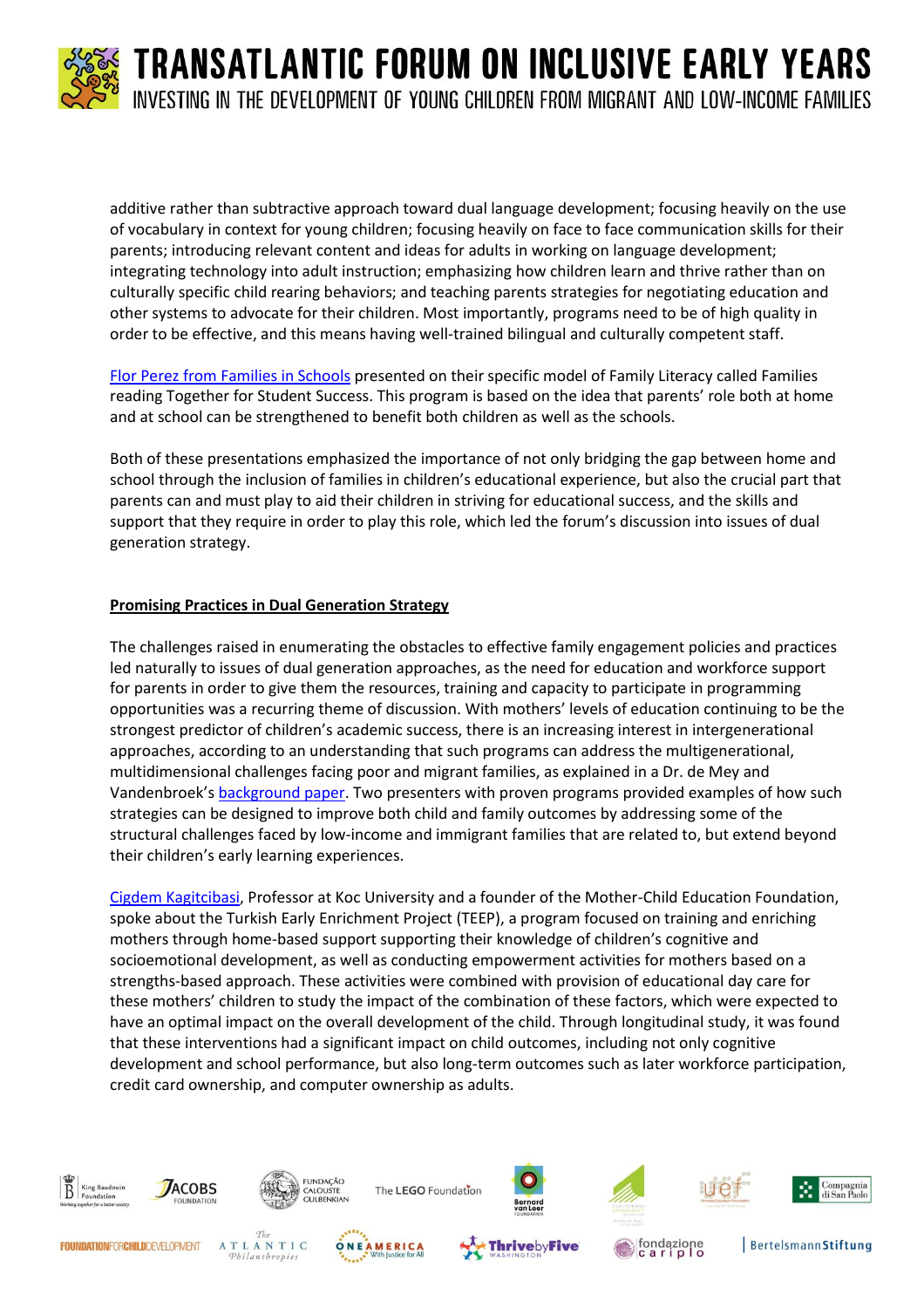

The TEEP also provides a valuable lesson on the ways in which rigorous evaluations can inform future program and policy design, as the Mother-Child Education Program, which is now available in 13 countries and reaches over 700,000 beneficiaries (primarily migrants), is based on the TEEP model as a result of its success.

[Jon Kerr,](http://www.kbs-frb.be/uploadedFiles/2012-KBS-FRB/05)_Pictures,_documents_and_external_sites/13)_Speech/2014_TFIEY_JKerr.pdf) Adult Basic Education Director for the Washington State Board for Community and Technical Colleges, gave a presentation on Washington's I-BEST model, an accelerated pathway model that pairs basic skills instructors with career and technical instructors in the same classroom to allow students to earn college and workforce credentials while at the same time mastering critical skills, such as English language proficiency in the case of immigrant students. Data tells us that in the US, the greatest increase in economic attainment along the spectrum of adult education and training comes at the threshold of achieving at least one year of college level credits plus a credential of some kind. The economic stability that can result from effective training is important both for parents' ability to engage effectively in their young children's education, and also for child outcomes more generally. Moreover, as the US background [paper](http://www.calameo.com/read/0017742950d864bf211c9?authid=YA5KFHMLh58p) for the forum illustrates, language proficiency and basic literacy skills are a necessary first step that many parents of young children require in order to participate in existing family engagement initiatives. Yet programs that provide such skills are often unavailable or inaccessible for the families that need them most. The presentation also discussed the need for parents to feel like true leaders in their families—a relationship that can often be reversed when children, even at a young age, are more proficient in language and with navigating education systems than their parents.

The discussion following these presentations spoke to the need for better ways to link data sets to look at outcomes for adults simultaneously with those of their children. Other points emphasized the incredibly high return on investment of the TEEP program, as a home-based program that utilizes the services of para-professionals and is not costly as a result. Several participants in this and other sessions raised the necessity of forming an articulated economic argument detailing the need for effective and accessible family services for marginalized populations in order to successfully steer policy debates alongside compelling data. At the same time, there was a shared agreement that the economic rationale should not be the only basis for advocating for the importance of these services.

#### **Systems Integration, Alignment, and Reform**

The forum's final panel was an interview discussion regarding the challenges inherent in incorporating diverse needs and new populations into mainstream systems and strategies to scale up the types of effective practice presented at the meeting and incentivize needed reform efforts to work effectively with diverse groups of parents. Discussants on the panel included Ludwig Gartner, Vice-Director of the Swiss Federal Social Insurance Office, Aisling Gillen, National Policy Development Manager at the Office of the Director of Children and Family Services in Ireland, and Delia Pompa, Senior Vice President of the National Council of La Raza, a Latino advocacy organization in the US.

#### *The need for integrated systems*

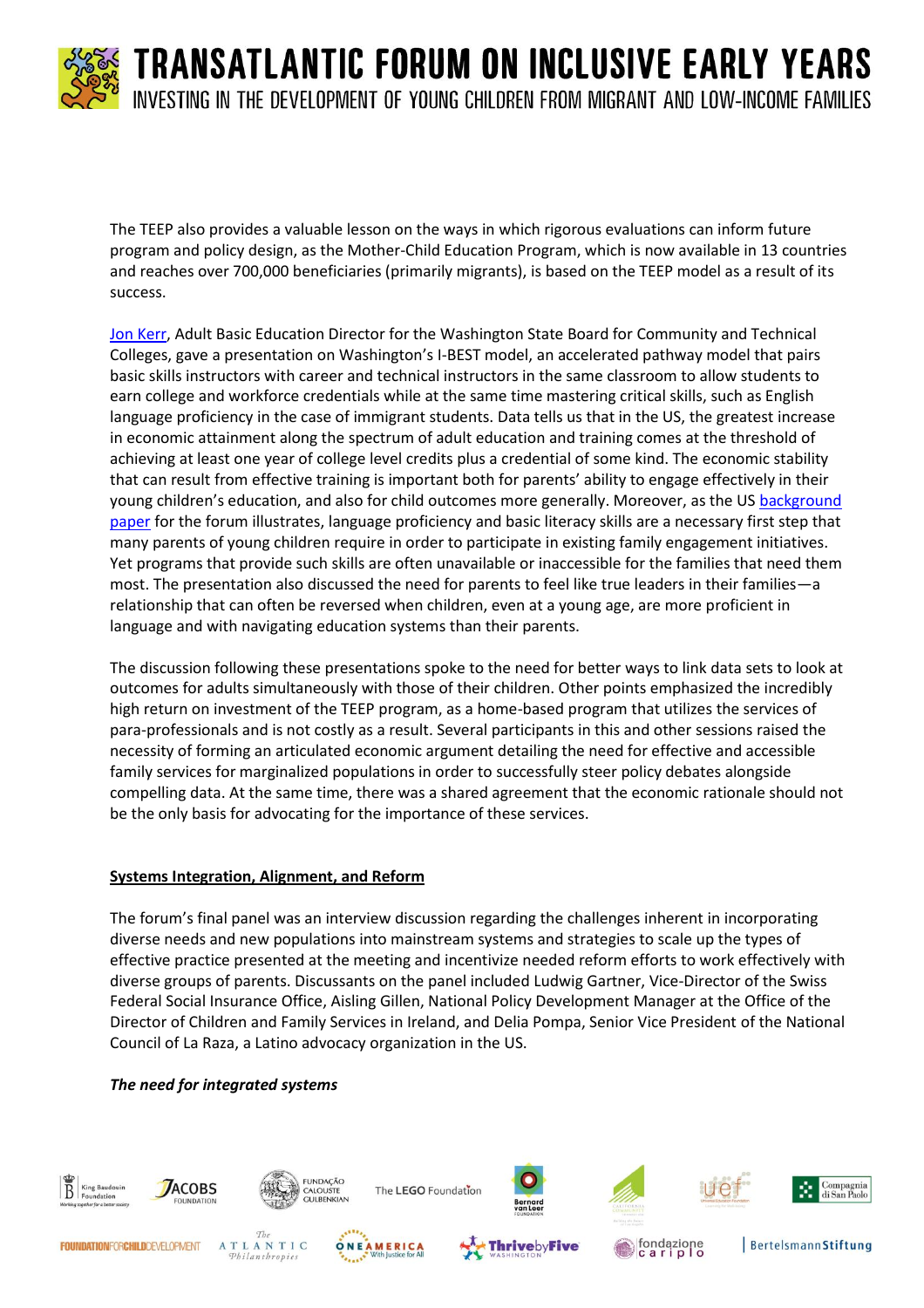

Aisling Gillen spoke about the ongoing roll-out of a new integrated model bringing health and other early childhood services under one umbrella in Ireland. A new Child and Family Agency has now been established, with over 106 family resource centers all under one roof alongside their Educational Attendance Board as well as their Psychology Services, with the possibility of also bringing in public health nursing. Related to this integration initiative, she also raised the importance of having a designated Minister for Children as is the case in Ireland, and the impact that the Minister has had in being personally very supportive of the implementation of the current integration plan.

The many benefits of bringing together diverse professionals concerned with children's holistic development to work collaboratively was witnessed at one of the forum's site visits, Lumiar kindergarten, where teachers were seen working alongside social workers, doctors, oral hygienists and other professionals to support children's overall well-being, physical and mental health and self-confidence in a way that allows each of these workers to reach all children with ease, and without stigmatizing lowincome and/or migrant families. This was a direct implementation of Portugal's National Health Plan (2012-2016), which covers the entire country and is based on values of equity, development, quality and democracy. This policy is translated at the community level, where local partners select those issues that are most urgent within their community context to address within their schools, depending on need.

#### *Scaling-up, mainstreaming and communicating evidence-based parenting approaches*

In terms of scaling up best practices, Aisling also spoke about steps being taken in Ireland to extract learning from local sites and mainstreaming proven practices across the country. She also discussed the importance of then communicating known evidence to practitioners to encourage them to incorporate more evidence-based thinking in their practice. To this end, a recent publication entitled "50 key messages in supporting parents" has recently been made available, outlining an evidence-based approach to parenting and listing relevant evidence below each principle. Yet the idea that at times, steps must be taken simply because "it is the right thing to do", and not necessarily because of an existing evidence base, is also important in making progress. In Ireland, only a small percentage of work is currently evidence based, though there is a steady, incremental move toward an evidence-based approach.

#### *The federal role in a decentralized system*

Ludwig Gartner discussed the difficulty of influencing policy change in a country such as Switzerland which is a federal state with all responsibilities for early childhood education being delegated at the Canton level, with little or no competences at the federal level, though ongoing debate continues about the role that can be played by the federal government through, for instance, subsidies to promote specific policies in the field and through the roll-out of a more general program combatting poverty in early childhood.

#### *Empowering families as agents of change*

Delia Pompa provided an overview of the early childhood policy landscape in the US, where the federal government similarly can only impact policy at the local level through the provision of federal funds which are then used for local implementation, though even these funds are limited in the impact that they can have. She also discussed the power of family advocacy and encouraging civic engagement as the core strategy at the National Council of La Raza to effect change through families. In this way, families can be given voice rather than being told what they need or should be doing. For vulnerable families who often



**FOUNDATIONFORCHILDDEVELOPMENT** 









**BertelsmannStiftung** 

Compagnia<br>di San Paolo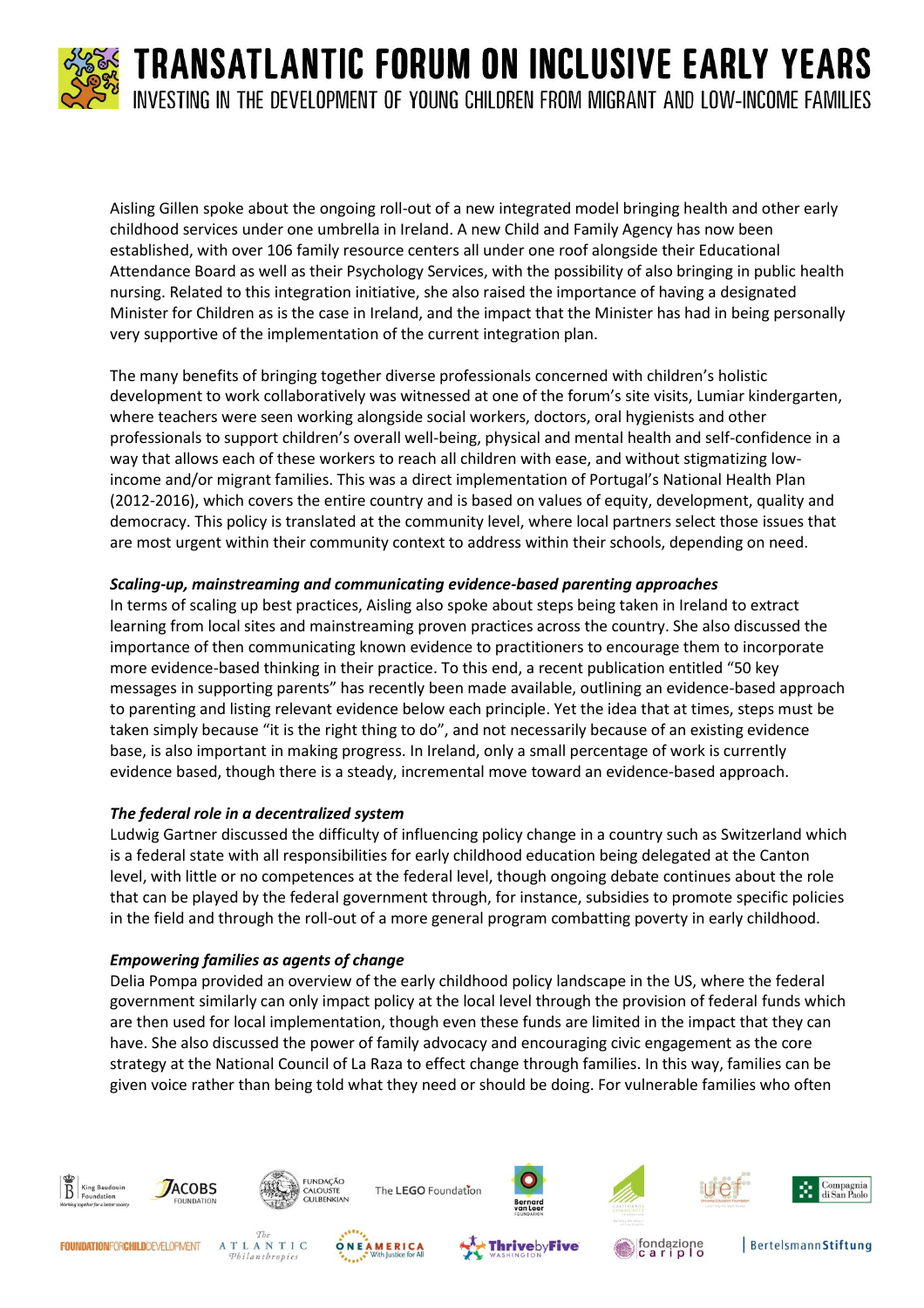

do not speak English and have limited resources, there is a danger of becoming "pawns" of opposing political forces rather than being empowered to make decisions for themselves and their children. Currently, there is some hope that through immigration reform, some provisions for immigrant integration support will be included, creating room for families to be engaged in improving outcomes for their children through, for instance, access to language learning opportunities and information about legalization strategy. The [site visit](https://www.youtube.com/watch?v=i0dKEaO3CWU&feature=youtu.be) to the National Immigrant Support Centre (CNAI), for instance, demonstrated the power of providing information to parents and giving them the opportunity to be true decision-makers and agents of change.

The discussion following the interview panel continued to focus on a call for integration across systems, particularly for cross-agency collaboration both at the country and federal level. Several of th[e site visits,](https://www.youtube.com/watch?v=i0dKEaO3CWU&feature=youtu.be) including the visit to CNAI as well as the presentation on the National Early Childhood Intervention System, showed the benefits that arise from effective linkages between departments that normally operate independently, allowing practitioners to get a more holistic view of the challenges facing young children and the integrated strategies that would best address them. The need to create a transdisciplinary approach toward ECEC at the EU level was also discussed, with a discussion of the problem posed by the fact that 0-3 year olds are currently overseen by Social Affairs/Welfare whereas 3-6 year olds are overseen by Education. As a result, policies and resources tend to be overly focused on the 3-6 year old population, when more investments are needed in the earlier years, and there is a need for continuous and aligned policies and practices.

#### **Reinforced Points from Previous Meetings Running Throughout Forum:**

Several of the recurring themes in discussion in this meeting of the TFIEY were points that had also arisen at the forum's previous meetings, thereby reinforcing their importance and bringing attention to some of the most critical policy and practice issues in the ECEC field that impact underserved populations. Some of these included:

- The issue of quality and relevance and the ways in which they affect access: again, the question of hard-to-reach parents or rather hard-to-reach services? Many of the presenters framed their discussions around how to improve schools and services rather than asking how to engage parents, with the underlying assumption being that parents will not make use of services or stay engaged in them long-term unless they are of high quality. Clearly, the policy question is not whether to choose quality or access, but rather to pursue both hand-in-hand. Working on accessibility and serving the real (and not just the presumed) needs of vulnerable families is, in fact, an essential element of quality.
- The importance of involving parents in families in the process of policy and program creation: listening to the needs of parents and families and using this information as a starting point for effective programs is essential to success, rather than starting with a rigid definition of what parent engagement should be.
- The desirability of services that contain a social mix: the tension between targeted vs. universal services is a debate that has been constant throughout the forum. Many presenters and



Philanthropies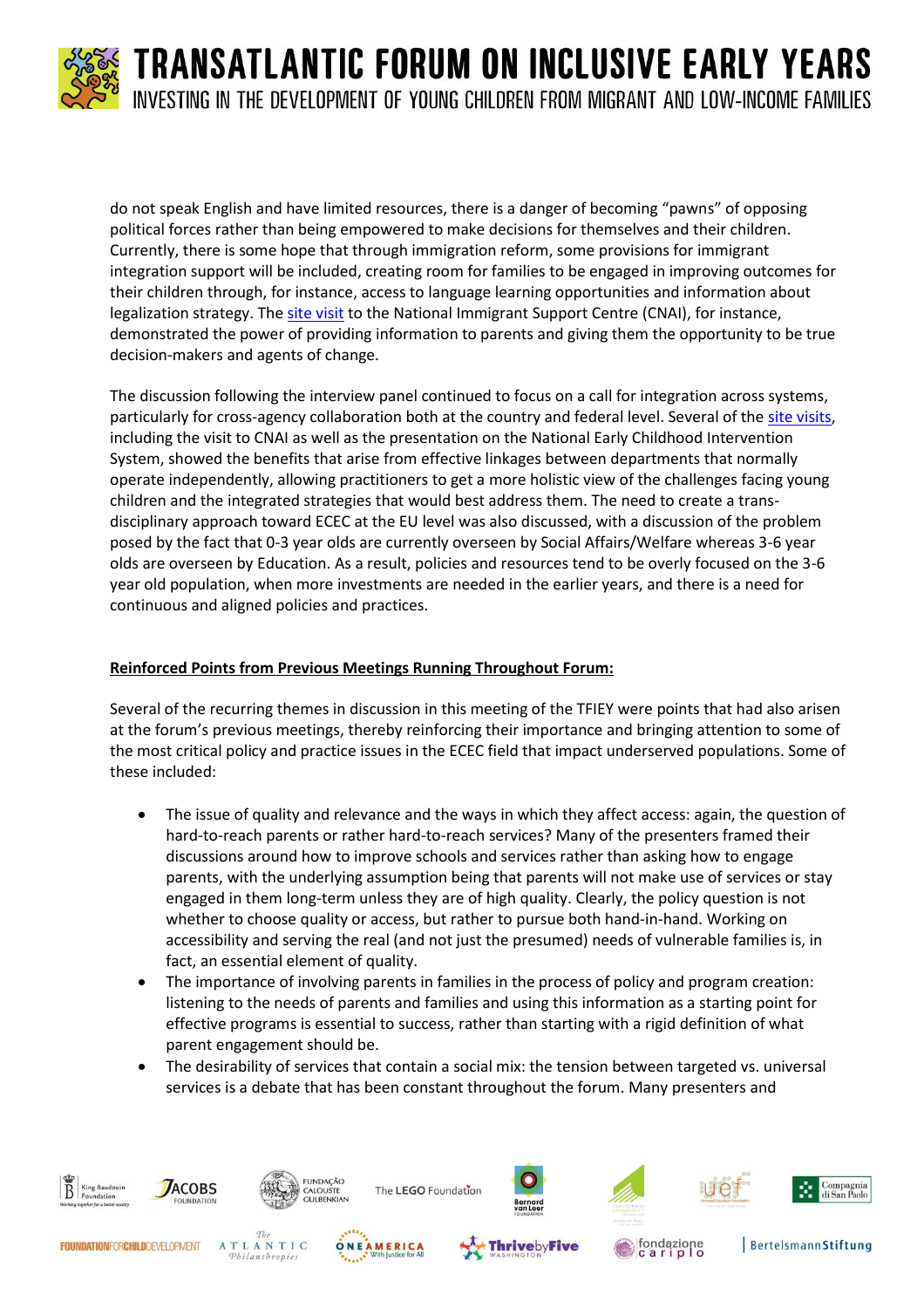> discussants have put an emphasis on the importance of having socially mixed services, and the policy challenge of how to achieve such a balance is one that continues to be raised.

- The need to ensure accountability and responsibility on the parts of governments: in this meeting, as in others, it has been made clear that simply mandating effective practices of universal services is not enough, and necessary funding and support must be provided to back up these policies must be provided. In the absence of these resources, provisions can have adverse effects, and large gaps are often evident between policy and practice.
- Early childhood services alone are not sufficient to address issues of poverty: programming in early childhood, and in this case in parent engagement, is not enough to solve the problems of the sub-populations being discussed through the forum. Good services for parents as well as children must be embedded in other structural supports and anti-poverty measures including employment, social security, housing and, for instance, literacy and language skills and workforce training as raised in the dual-generation conversation at this meeting.

#### **Conclusion: Remaining Questions and Challenges**

Several tensions repeatedly arose throughout the forum's discussion, and pointed to a few key questions and challenges that were left as key takeaways for participants to consider in their own work as practitioners, policymakers, and grantmakers.

#### *How to create truly "demand-led" services?*

Perhaps the primary question echoed throughout the forum's discussion was that of training parents vs. training professionals in achieving effective family engagement in early childhood services, and how to balance these two elements. While many in the forum advocated that listening to parents is crucial in order to build good services, the challenge of how to create truly "demand-led" services is one that must continually be revisited. In spite of very good intentions, it still seems quite difficult to really engage in a reciprocal relation with parents, to listen to their input and to start co-constructing services and provisions that have real meaning to them. Offering services to vulnerable families and hoping they will engage in them is still different from engaging them in the services as such.

#### *How to navigate through the "labyrinth" of demand led services?*

The second issue, rising out of the first, is that of the specialization that has grown out of this move toward demand-led services and how to better integrate and align the services that are currently available. The understanding, for instance, that Somali mothers must be treated and approached differently from Hispanic fathers is one that has led to specialized services for many different target groups, with a huge breadth of knowledge on how to work with these specific groups at the practitioner's level. As a result, we now need specialists in order to help beneficiaries to navigate this "labyrinth" of services that have been created. The result is a need for a new era of integration, networking, and comprehensive systems built through real collaboration. Discussions from the meeting's presentations centered around, for example, a need to integrate pre- and post-natal services as well as a need to include effective paternal outreach as part of family engagement services through effective gender diversity strategies rather than treating them as a separate entity.

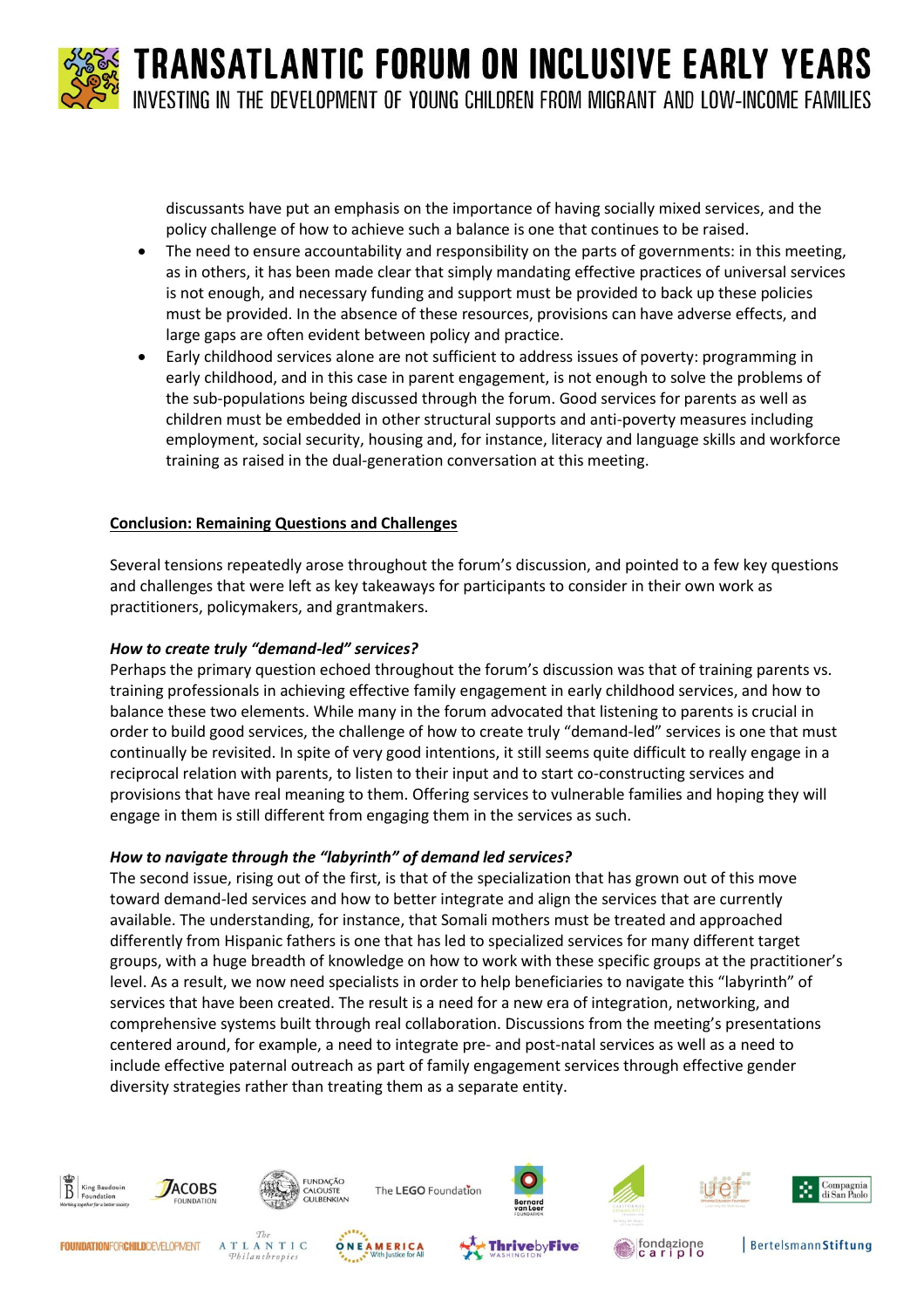#### *What does integration, collaboration and consolidation mean for grassroots organizations*

Lastly, the matter of what such integration, collaboration and consolidation might mean for grassroots organizations that have proliferated over the past decades is another critical question. Should such effective organizations be scaled up in order to maximize impact, or should their knowledge and best practices be incorporated into mainstream services? And how might each of these strategies be effectively pursued?

#### *Issues for future meetings*

In addition to points that have been threading throughout the forum's meetings, several themes that will be addressed in future convenings were also reflected in this discussion on family engagement practices.

- 1) **Language and multilingualism,** and strategies on how to handle the politics and frequent controversy surrounding ways in which to treat maternal versus dominant languages in the early learning arena in different settings (either bilingual or multi-lingual, in the context of hyperdiversity).
- **2) Evaluation**, which will be discussed in the next meeting of the TFIEY:
	- **a.** Several participants pointed to the dangers of relying only on randomized control trials as the ultimate standard for evaluation with a disproportionate focus on outcomes (defined by whom?), particularly in programs that are serving the most vulnerable populations.
	- **b.** The tension between the flexibility and creativity that is possible in smaller programs that work with hard-to-reach populations compared with the standardization and rigidity that often come along with taking a program to scale was one which was treated with concern.
	- **c.** This led to the question of how policies might successfully promote innovation and allow flexibility for effective practices, taking into account the needs of widely varying contexts and communities.

#### **About the Forum:**

The Transatlantic Forum on Inclusive Early Years (TFIEY), a 3-year project convened by the King Baudouin Foundation in partnership with several European and American foundations, aims to explore policies and programs supporting the early childhood development of children from migrant and low-income families in Europe and the United States. The Forum brings together leading policy-makers, practitioners, philanthropists and academics for each of its twice-annual meetings held in the EU and the US. These stakeholders have the opportunity to exchange the most recent research, strategies, policies, and innovations surrounding these issues, with the aim of leveraging and scaling up existing knowledge and research, and making early childhood education and care (ECEC) for children from migrant and lowincome families a priority on the political agenda in Europe, the US, and beyond. Each meeting focuses on a specific theme relevant to the challenges facing these populations in ECEC, and is organized by the King [Baudouin Foundation](http://www.kbs-frb.be/index.aspx?langtype=1033) and the two operating partners for the initiative, the [VBJK Centre for Innovation in](http://www.vbjk.be/en)  [the Early Years](http://www.vbjk.be/en) in Belgium, and the [Migration Policy Institute](http://migrationpolicy.org/) in Washington, DC.